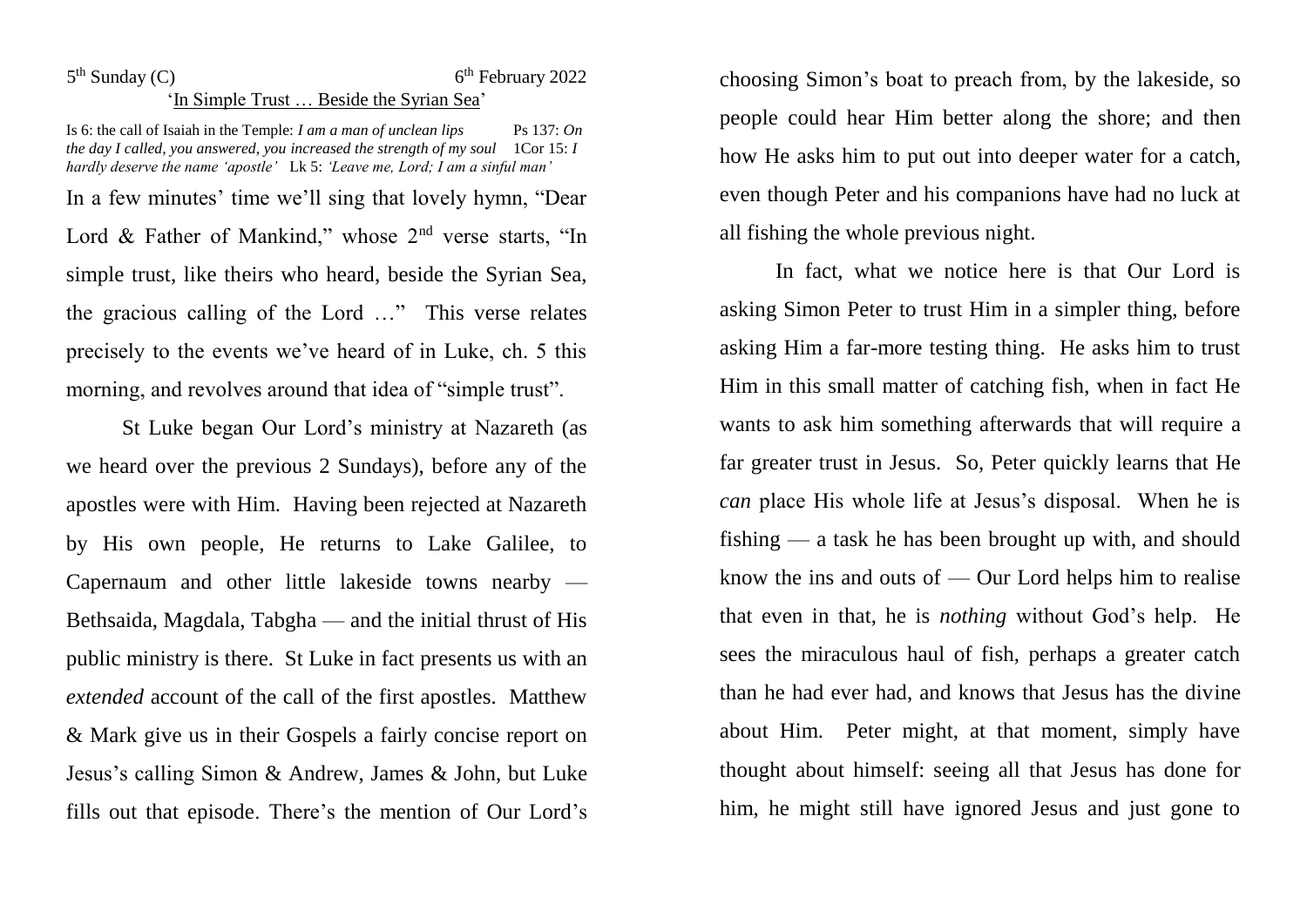market with the others to cash in on the massive catch and set himself up for a more leisurely time ahead for him and his family. But Peter sees the greater significance of what has just happened: He put his trust in Jesus; he did what was asked, and such abundance was granted — He placed his faith in Jesus, not in his own personal reading of the situation, and such wonders were worked.

But before Our Lord can ask anything else of him, his immediate reaction is his unworthiness — just like Isaiah's was, centuries before (as we heard in the 1st Reading) when he was called to be a prophet. Peter states straight off that he is a sinful man, not worthy to be in the company of Jesus, whose miracle has proven His divine origins. He can't believe that Our Lord would want any more to do with him, if only he knew what a sinner he was. But Our Lord is not fazed by that. He neither condemns Peter, nor does he brush aside or belittle Peter's claims to have sinned. What he says for now is, "Do not be afraid." These are words that echo countless times through the Scripture — both OT & NT — when man encounters God in His glory and holiness. "Do not be afraid." Our Lord has remedies for Peter's sinfulness. The abundance which He has shown in the fishing nets is also a measure of His abundance of compassion and forgiveness. Peter need not be afraid of walking closely with Jesus. His sins do not preclude him from being with Jesus, and in fact it is only in Jesus, by staying with Jesus, that the forgiveness of sins can be found at all.

Now we are at the point when Jesus can ask him the greater question, and call him to exercise the even greater trust, that this was all leading up to: will you come and follow Me? The miraculous haul of fish was just a small thing — but it was a sign — when the real thing that Jesus seeks is that Peter, and the other three, Andrew, James and John, come and be His followers, His disciples.

How is it that they have the instant courage to follow Him? How is it that they can leave their families, their fishing, their nets, their livelihoods, and immediately follow Jesus? It's surely because (i) they have seen the abundance of blessings that flow from Jesus's hand; (ii)